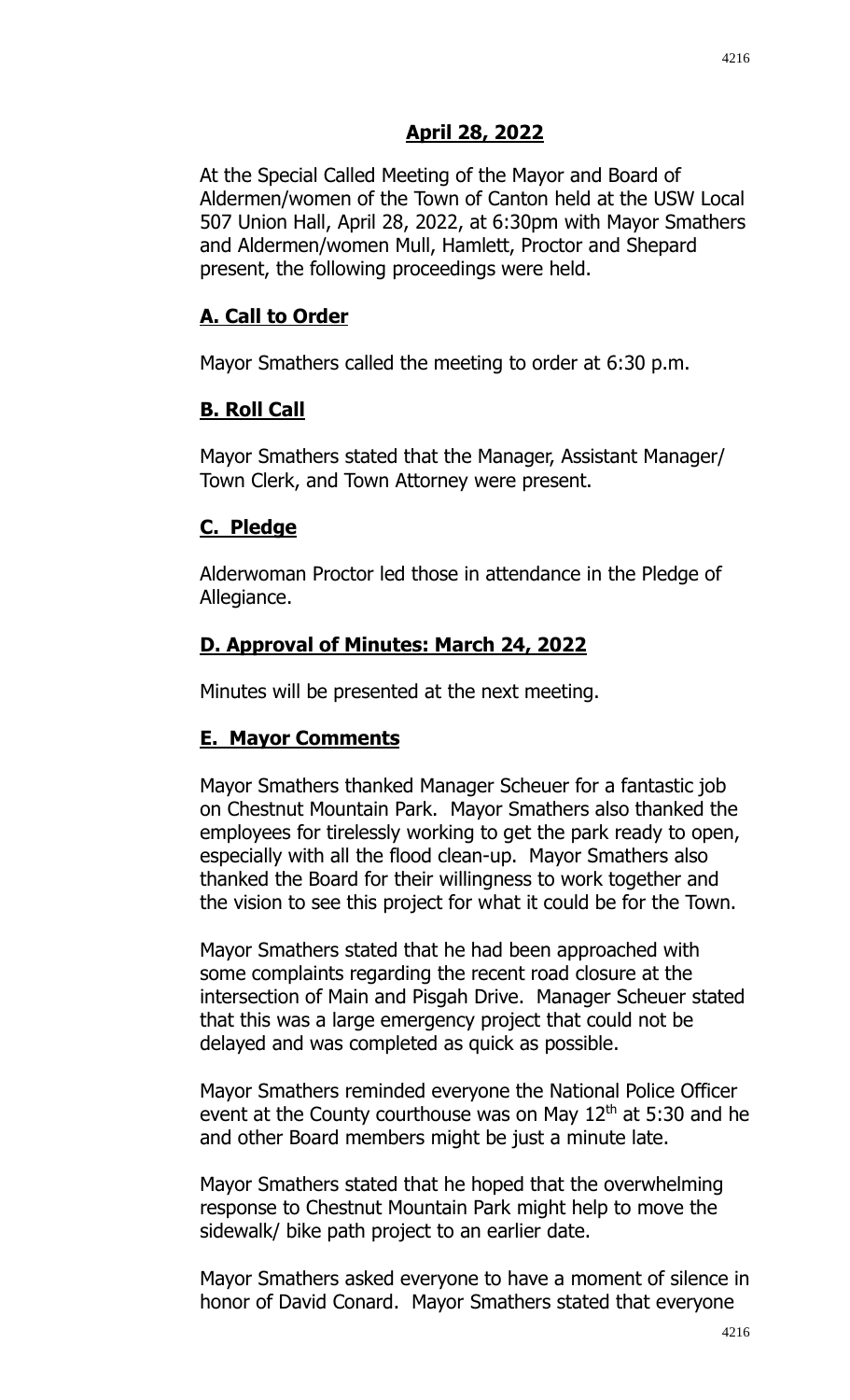loved David and that he was nothing but kind to everyone he met.

### **F. Aldermen/women Comments**

Alderwoman Proctor said WOW is all that came to mind when she thought of Chestnut Mountain Park. Alderwoman Proctor thanked Nick and staff for all the work that went in to making the park phenomenal. Alderwoman Proctor stated that she had noticed the progress on the splash pad and that the Recreation Park looked great.

Alderwoman Mull thanked everyone for attending. Alderwoman Mull stated that even though she is not an outdoors person, she was very impressed with the new park. Alderwoman Mull congratulated the Manager on a job well done!

Mayor Smathers commented that someone had contacted WLOS to find out were the Town purchased the little people figures on the edge of the river. Mayor Smathers stated that even the small things matter, and the Town looked good.

Mayor Smathers stated that it is very important for citizens to see progress and he was happy to say that Canton is making progress with flood projects as well as projects that were already in the queue.

Alderman Shepard thanked the Manager for a great job on the new bike park as well as the entire staff for all their hard work. Alderman Shepard thanked the emergency staff for being on site and being courteous and prepared.

# **G. Public Comments**

Mrs. Kelly Ward, owner of Ward Piano Company stated that they were flooded during Tropical Storm Fred and as they rebuild, they wanted to lease the building out and one of the obstacles was needing water and sewer to their facility. Mrs. Ward stated that with the new bike park that they had been approached by several bike shops wanting to lease the space because they are near the park. Manager Scheuer stated that he understood the request, however the cost to extend these services would range from \$250,000 to \$400,00 dollars that the Town did not have now, but he would keep that in mind and help in any way that he could. Manager Scheuer also explained to Mrs. Ward that she could ask the County for help being this property was located outside the corporate limits.

Mr. Roland Osborne commented that he felt that Caroline Ponton did a great job with the displays she put together for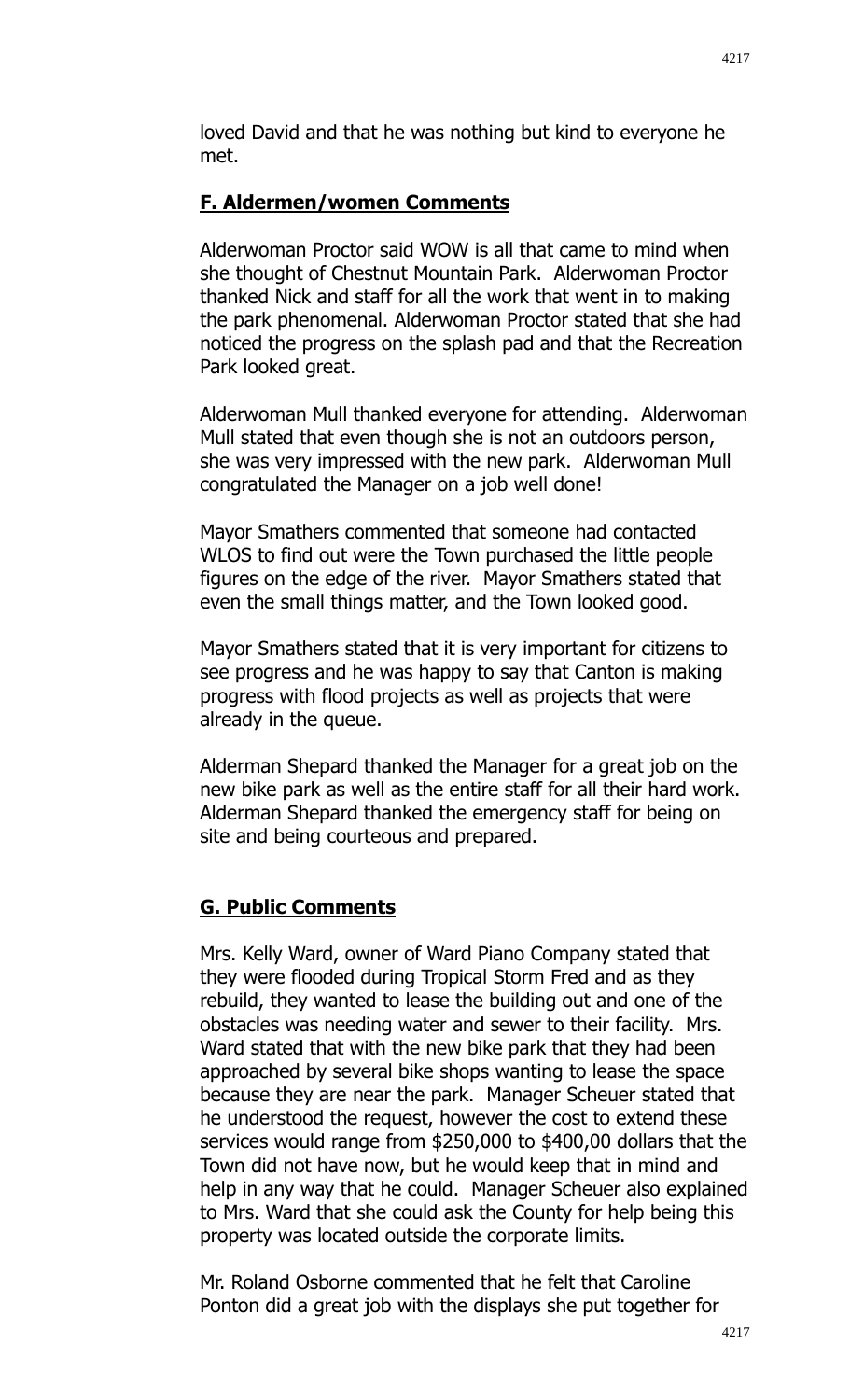### **H. Reports from the Manager**

Manager Scheuer presented the cash report.

Manager Scheuer thanked everyone for the kind comments, stating that it was worth all the efforts seeing all the families enjoying the park together. Manager Scheuer thanked all the employees especially Chief Sluder, Ben Williams, Natalie Walker, Chief Wheeler, and Assistant Manager Stinnett.

Manager Scheuer made the Board aware that in two to three weeks he would be bringing the contract for the RDP closing, that would allow 7 more trails that would be accessible in the next 3 to 4 months.

Manager Scheuer updated the Board that the second portion of the Splash pad would be poured the following Wednesday weather permitting and the opening would approximately be in the next 5 to 6 weeks.

Manager Scheuer stated that the mural on the water intake was in progress and would add a little art for those who tube the river and to help disguise the unsightly building. This project was awarded the Cruso endowment funds.

Manager Scheuer informed the Board that he and the Finance Officer were still making final edits to the budget to bring to them for review.

Manager Scheuer asked the Board to set the Public Hearing for May  $12<sup>th</sup>$  at 6:30pm. Alderman Shepard made a motion to set the public hearing for May  $12<sup>th</sup>$  at 6:30pm. Alderwoman Mull seconded the motion. Motion carried.

#### **I. New Business**

#### 1. Michael Parrott: Consideration for Water and Sewer Extension and Annexation Potential

Manager Scheuer asked Michael Parrott to address the Board with his request to see if water and sewer would be available for a project that he was working on. Mr. Parrott explained that it would be a housing development with other businesses located within the complex (see attached). Mr. Parrott inquired if the Town would allow the new housing project to access city water and sewer. Mr. Parrott also made the Board aware that potentially a request for annexation would follow if the project was approved and completed. Mayor Smathers reiterated that